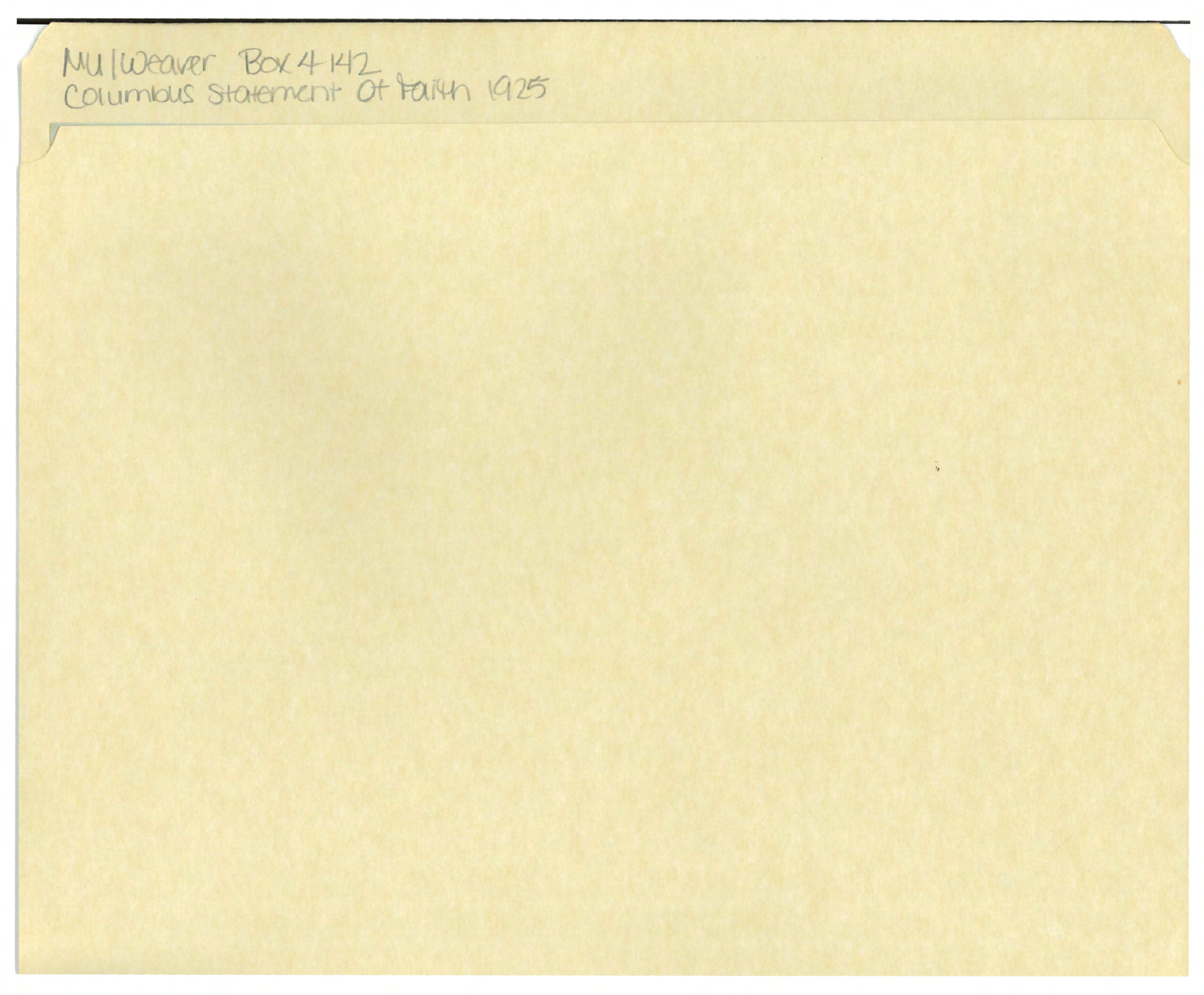JOHN H. HUDSON, CHMN. BOARD DEACONS **861 GORDON STREET** PHONE W-0534

B. C. SMITH, CLENK 317 PALMER BLDG. PHONE WALNUT 5276

## **GORDON STREET BAPTIST CHURCH**

WILLIAM HOWARD FAUST, PASTOR 439 LUCILE AVE. **PHONE W-2453-J** 

> ATLANTA, GA.  $8 - II - 25$ .

Dr. Rufus W. Weaver.

Macon,

Ga.

Dear Dr. Weaver:

It is currently reported that the Trustees of Mercer University have not signed the "Columbus Staement" and that there are teachers at Mercer who are teaching Evolution.

I have always been a friend to you nad to the University and because of my deep interest in the future of "ercer I want to be able to answer these reports when they are brought up.

I will thank you for an early reply and trust that

all goes well at Mercer and that you will have a great opening in September.

Cerdially and fraternally,

W.H. Faust.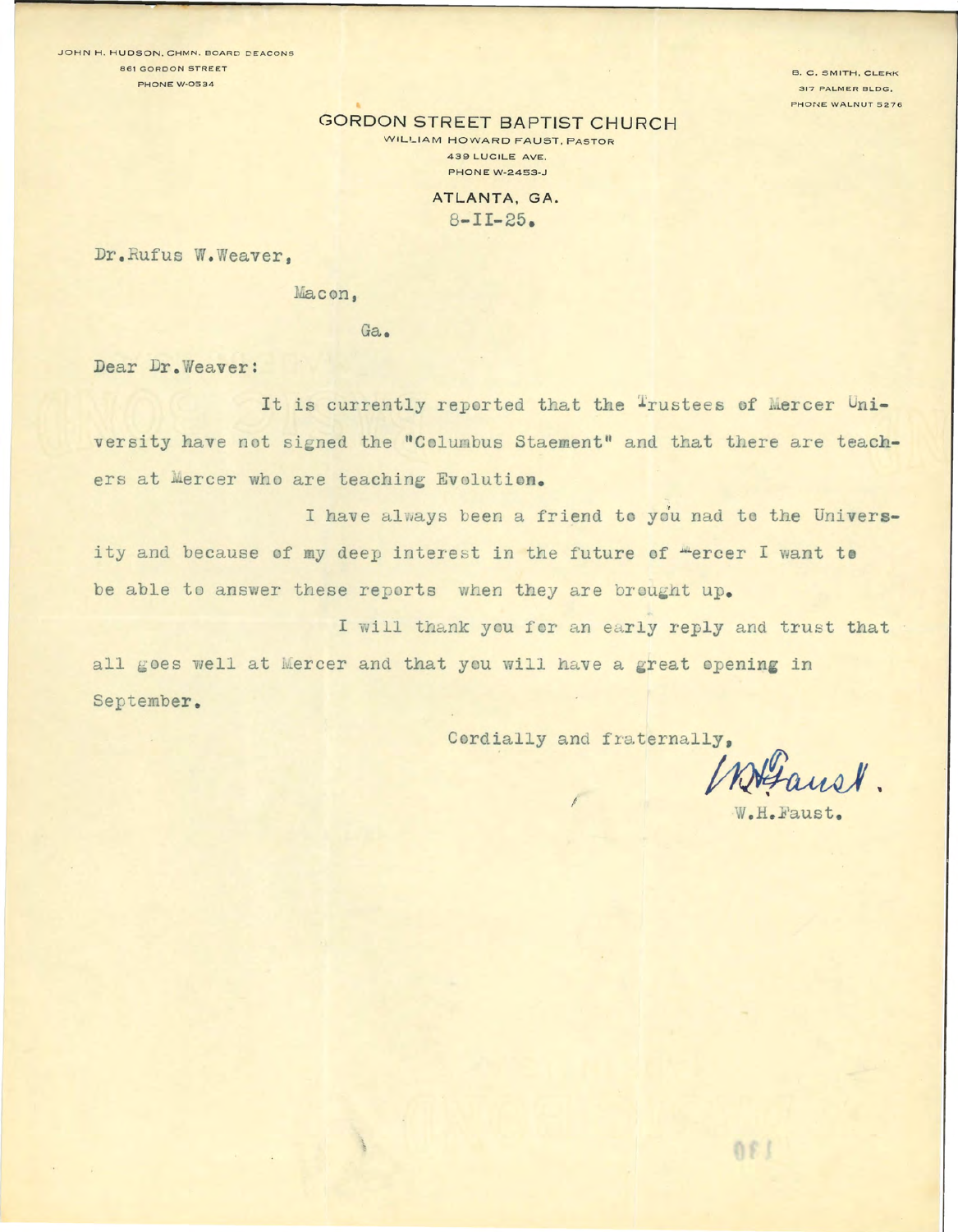Aug. 29, 1925.

Rev. W. H. Faust, Gordon Street Baptist Church, Atlanta, Ga.

My dear Brother Faust:

I have been overwhelmed with work, teaching ten hours per week through the summer, and cirecting the hardest campaign for students we have ever waged.

The Board of Trustees agreed to the statement of faith made at Columbus, and it is a part of the record. I am preparing a statement which I hope to have issued in a short time which sets forth fully the attitude of the professors of Mercer University in all matters in which the denomination ought to be interested. The theory of evolution has been taught along with other theories, and the professors give the auguments for and against. This is the attitude set forth months ago, published in the <sup>i</sup>ndex, stating clearly and definitely the educational policy of Mercer University. We distinguish always between facts and theories.

I shall be glad to attend the Atlanta Association this year.

Fraternally yours,

RWW: W